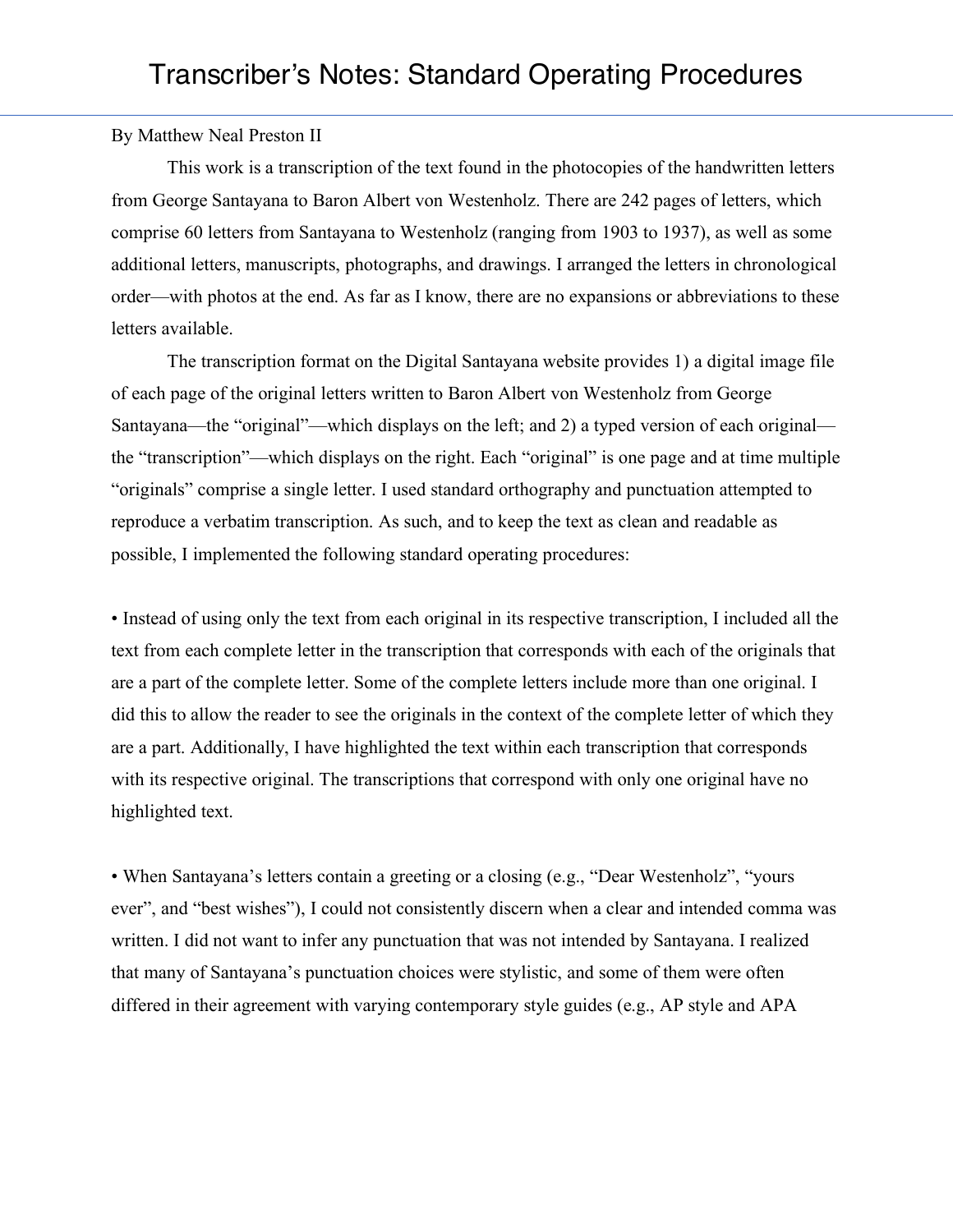style). I wanted to best maintain the integrity of Santayana's letters, and I felt that the best way to do so—including uniformity as an objective—was to place a comma only when I thought one was clearly intended. When I was unsure, I did not insert a comma. I also chose to space every opening and closing greeting uniformly despite variance in the spacing on the originals. I applied the same method of uniform spacing for page headers and postscripts.

• Santayana's closings had many different formats for his name. In some letters, Santayana would write his name as "G. Santayana", while in others he would use "GS" or "G.S". I decided not to implement any method of uniformity for the way Santayana wrote his name at the ends of the letters as I felt changing these signatures would undermine the integrity of the letters and Santayana's intent.

• Some of the text within some of the originals seems not to have been a part of the letter when it was written. Examples of this include various comments, marginalia, and text inserted with carats. Some of this "inserted text" I transcribed as [Inserted text reads: ]. In such instances, everything after the colon and before the closing square bracket is the inserted text. I did this for situations in which I could not conclude that Santayana wrote the text. When I believed that Santayana was the writer of the inserted text, I simply included the text in the transcription as if it were not inserted at a later point in time.

• I interpreted and maintained all symbols (e.g., macron—" $\tilde{\alpha}$ "—vs. breve—" $\tilde{\alpha}$ ") even when I knew the symbol would not have been used normally. I did this to maintain the integrity of the letters that Santayana wrote and because I was unable to determine with complete accuracy which uses were proper and which were not. It became apparent to me that, at least in some situations, Santayana would place a symbol above certain characters to indicate a vowel when the character in question was possibly indistinguishable from another—either as a result of his penmanship or for some other reason (e.g., to distinguish between "u" and "n"). Examples can be seen when he writes in languages other than English as well. But, in other situations he used the marks appropriately. This may cause some confusion because some characters do use the corresponding symbol that Santayana used, while others do not.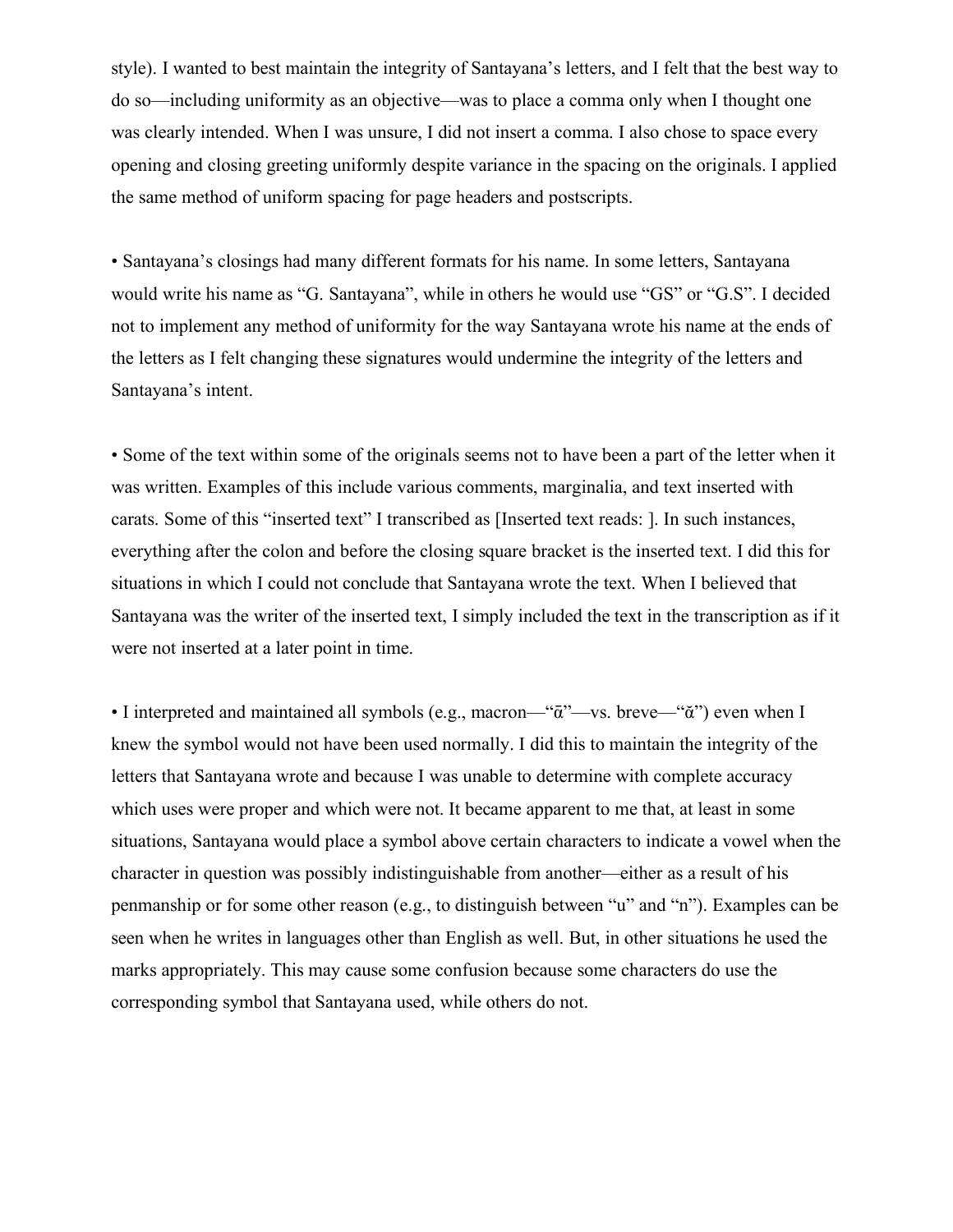• For paragraphs and indentation, I noticed that some sentences—which in some cases also begin new ideas—begin on new pages. However, in some of these situations, Santayana indented the sentence to begin a new paragraph, and in others he did not. As such, I maintained the indentation and separation of paragraphs only as made apparent by Santayana's own hand. The exception to this rule is the case in which the sentence ending on the previous page ended with enough space for Santayana to put the beginning of the text that begins on the next page on the previous page, but he chose not to do so. This made it apparent to me that the sentence beginning on the subsequent page was intended to begin a new paragraph.

• Throughout the letters, Santayana used capitalized letters inconsistently. This has been an issue for transcribers of Santayana's other works as well. Unfortunately, no consistency has been determined for these variants. Common examples of these variants are the words "and", "the", and "summer". In these situations, for the sake of uniformity, I chose to use lowercase letters if the word was not the beginning of a sentence or part of a title. Even though this matter is arguably stylistic, I thought it would cause less confusion for the reader if there were some consistency.

• There are quite a few times that Santayana seemed to underline certain letters for emphasis but did not underline the entire word (e.g., terrain). In some instances, these gaps in underlining are obviously intentional, but in other instances they are not. As such, I chose to underline—in the transcriptions—exactly what was underlined by Santayana in the originals. If the underline fell underneath the base of any letter or character, then I considered that a part of the underlined portion of the text.

• While typing the transcriptions, the versions of Microsoft Word that I used had an issue with underlining. To be more specific, there were times that underlined characters would not show the line below them. I found that if I thickened the line then I could always see it. So, I chose to use a thicker line when underlining characters in the transcriptions. I used this method only for single underlines that were not part of words set in superscript or subscript.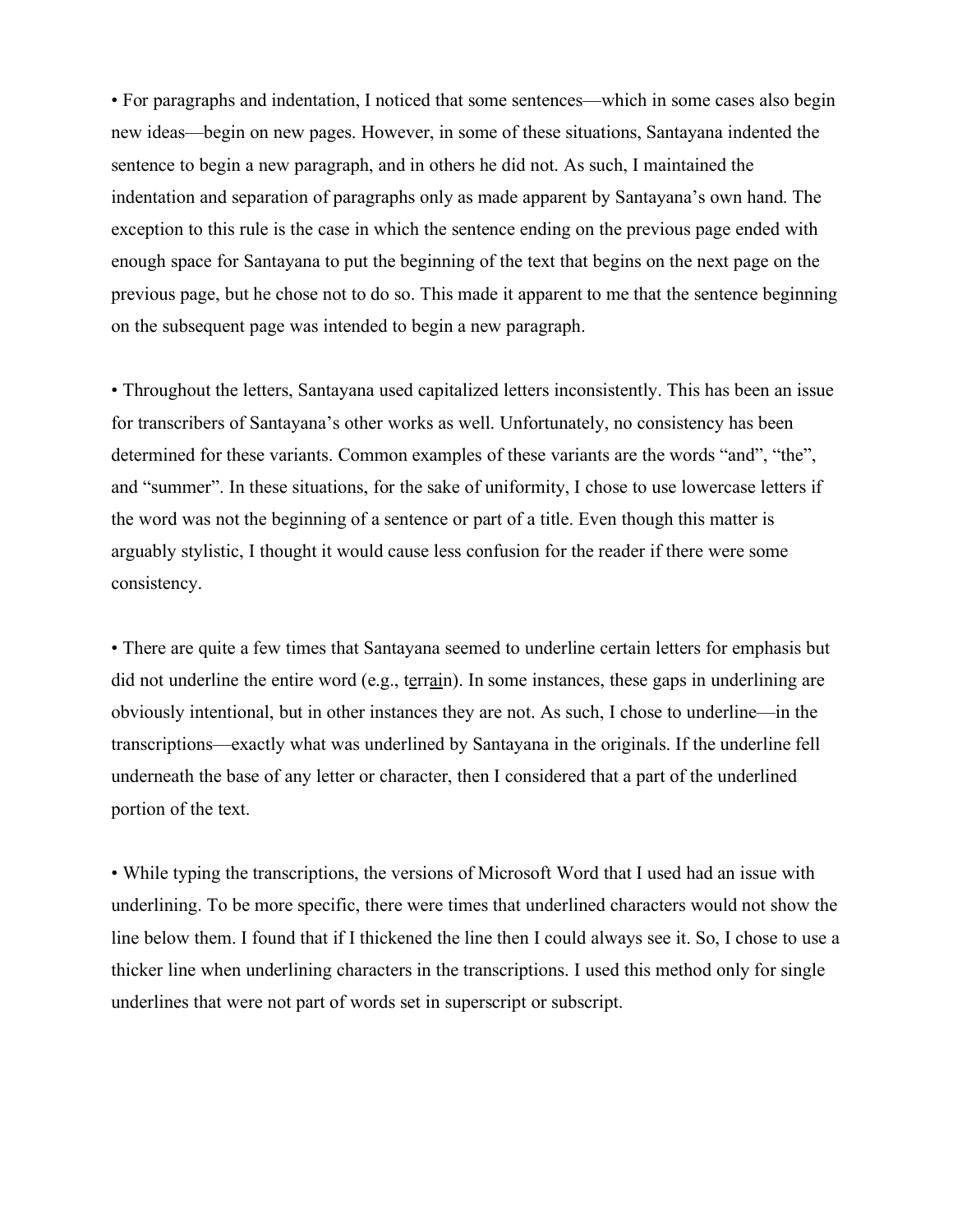• George Santayana was an avid user of the em dash. In his handwriting, Santayana was inconsistent regarding spaces before and after em dashes. In order to avoid any confusion, I placed spaces before and after each use of the em dash.

• One of the most difficult aspects of the transcription of the Westenholz Letters was differentiating Santayana's semicolons from his colons. Grammatically these two punctuation marks are often interchangeable. I found that Santayana's uses were inconsistent with the understanding that both colons and semicolons can be used to separate independent clauses and that colons can be used to separate independent clauses from dependent clauses. I chose to use the symbol that I thought best reflected what Santayana wrote in the original, unless it did not conform to any standards with which I was familiar (e.g., the use of a semicolon between an independent and a dependent clause).

• There are a few originals that have incomplete text, missing text, or damage to the page. I utilized the rest of the compilation of letters as a template to supply what I thought was the most appropriate text in all such cases.

• In the few instances that Santayana made an obvious typographical error (e.g., misspelled a word), I chose not to correct the error to maintain the integrity of Santayana's originals.

• Santayana preferred the British spelling of words to the American spelling (e.g., recognise > recognize). One of the biggest issues this presented in transcribing Santayana's letters was in differentiating his use of the letters "z" and "s"—which was almost completely impossible to differentiate at times in his cursive handwriting. I chose not to modernize or adjust Santayana's writing at all, but I also did not choose to use only the British spelling when possible. This is because there were some instances in which one character was obviously being used over another although it did not align with the British spelling of the word. Despite what might have been Santayana's intent for his published works, I transcribed the character I believed he actually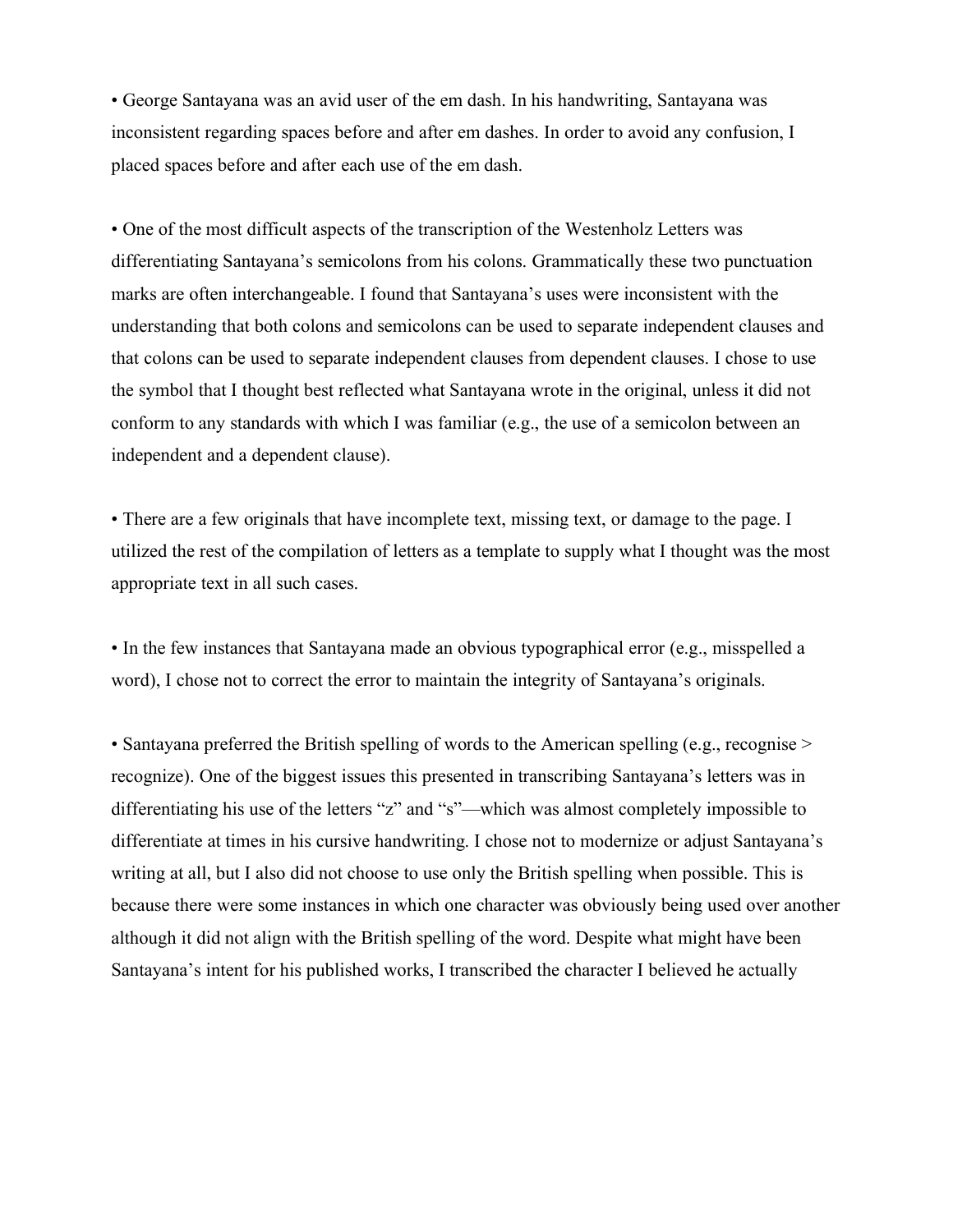wrote on the original letter. I accomplished this by making a comparison to Santayana's other letters in which the same or similar characters were used.

• The intimate and conversational nature of the Westenholz Letters allowed Santayana to mention the names of many people, places, and things without clearly identifiable references. I provided identifying notes when available information made it possible to do so.

• Another challenging aspect of this project was discerning Santayana's writing in languages other than English (i.e., German, Latin, French, Spanish, and Greek). I mainly applied three resources to determine what Santayana wrote. The first was linguee.com, which is a language service that translates words and phrases in multiple contexts. The second was google.translate.com, which provided a rough translation for the text I had at each stage of my transcriptions. With this service, I was able to understand the gist of what Santayana was trying to say, which allowed me to incrementally determine what the text said. I also consulted scholars who were more familiar than I with the works and penmanship of George Santayana and speakers of the respective languages. With these resources, I believe that I came up with a complete and accurate transcription of Santayana's letters to Baron Albert von Westenholz.

• Some of the facsimiles are not originals and contain transcriptions of a postcard and other letters that Santayana wrote to Westenholz. Where I normally would have written [Inserted text reads: ] I chose not to in these cases because none of this text was written by George Santayana. The pages that fall within this category are 94–96 and 225–230.